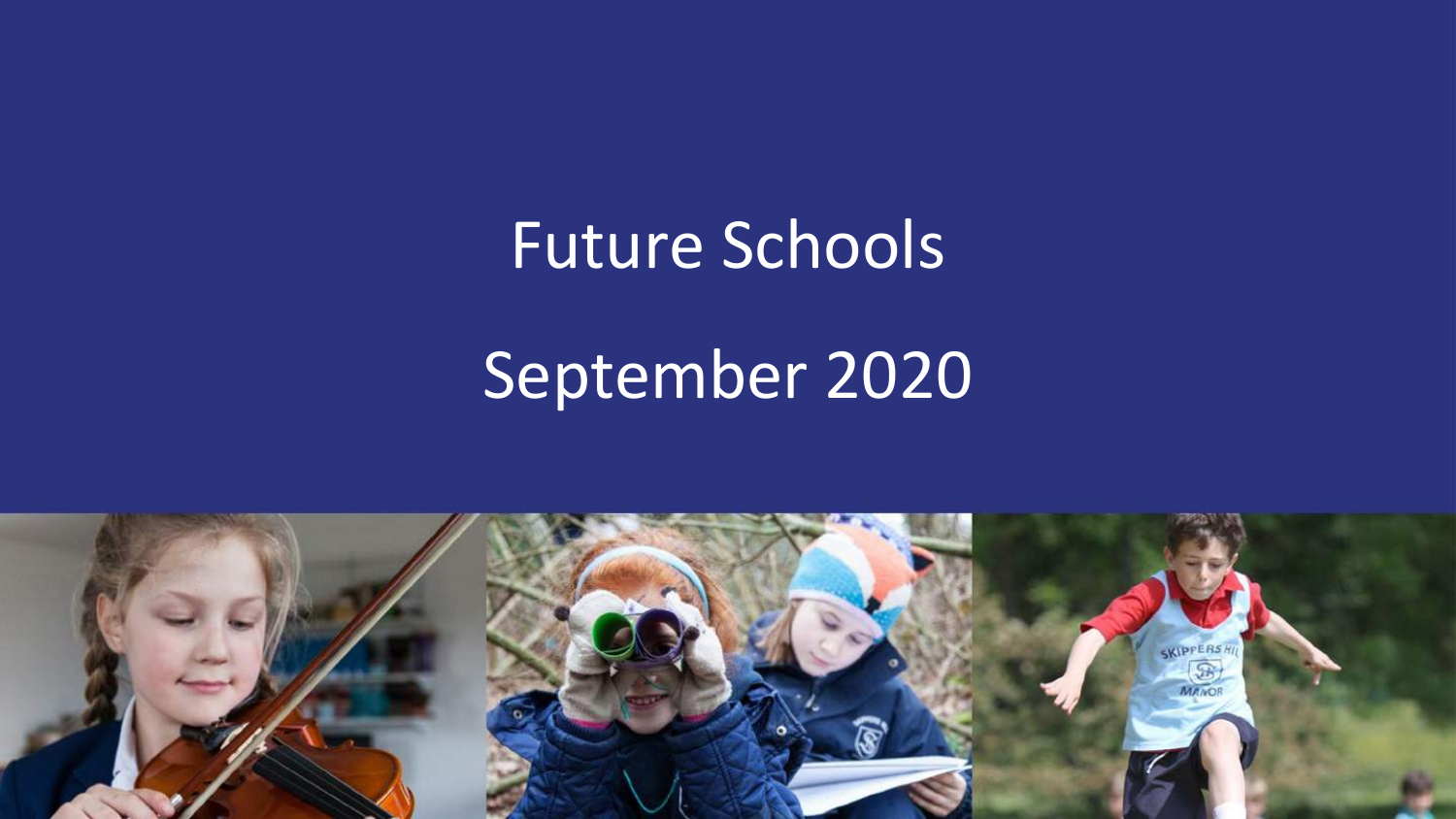### Format



- 1) Breakdown of Senior Schools we feed and entry requirements
- 2) At the end please submit questions through chat function
- 3) We will answer majority of questions but will also create a FAQ for all Year 5 Parents
- 4) If you were not able to watch this live please submit any questions you may have after watching this video and reading through FAQ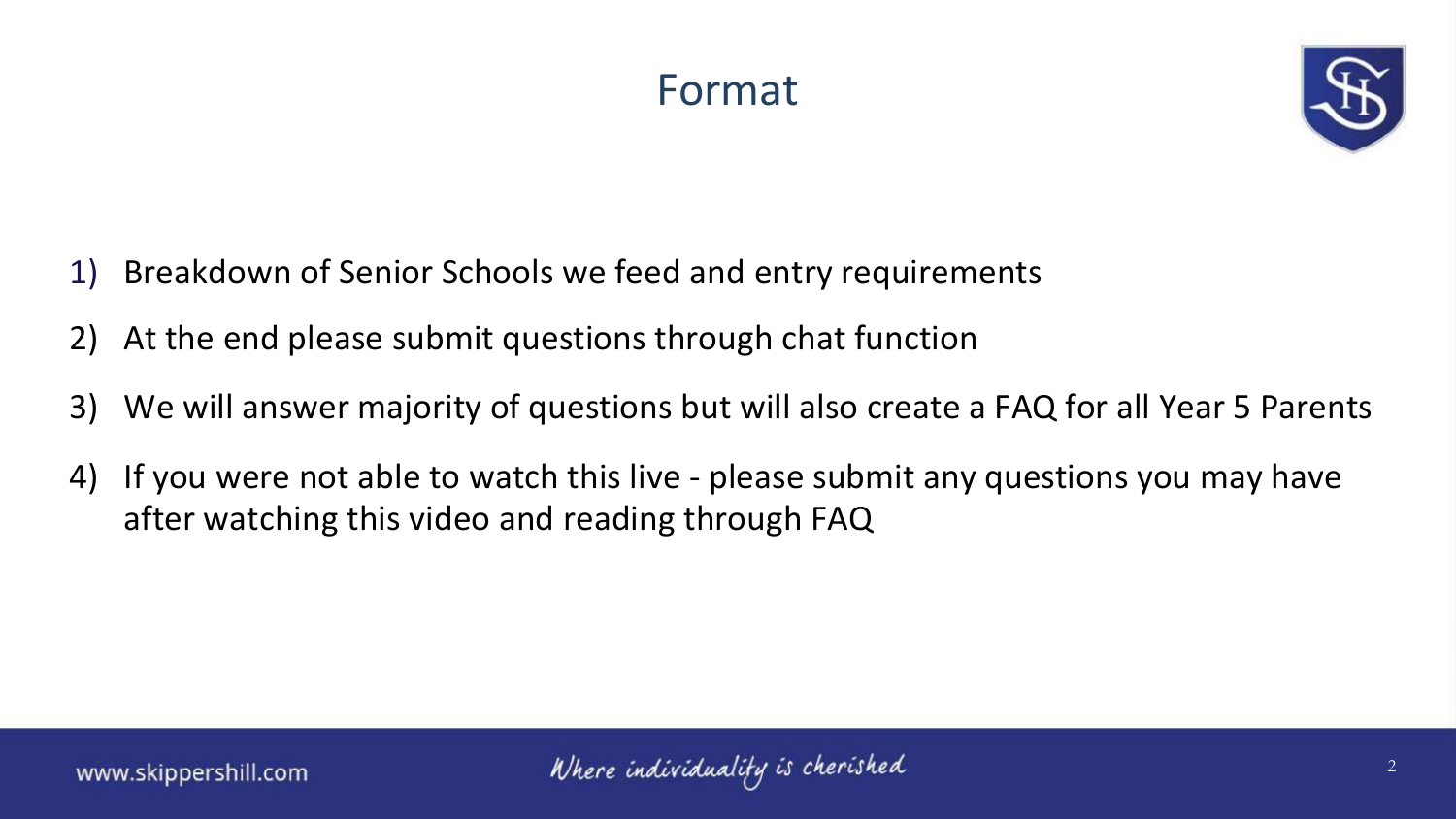### Which schools do we feed?



- 1) Independent 13+
- 2) Independent, Grammar and Comprehensive 11+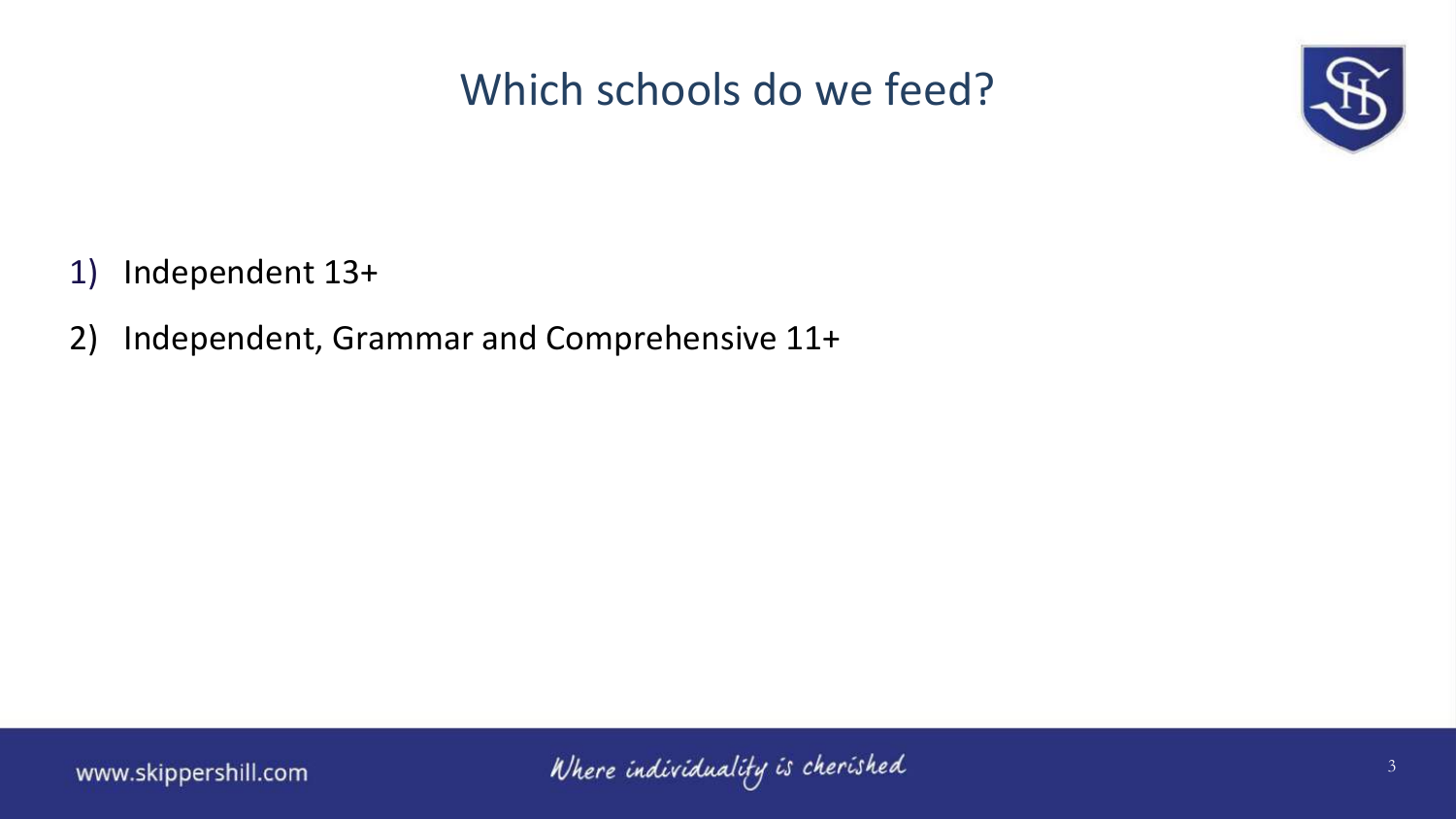

www.skippershill.com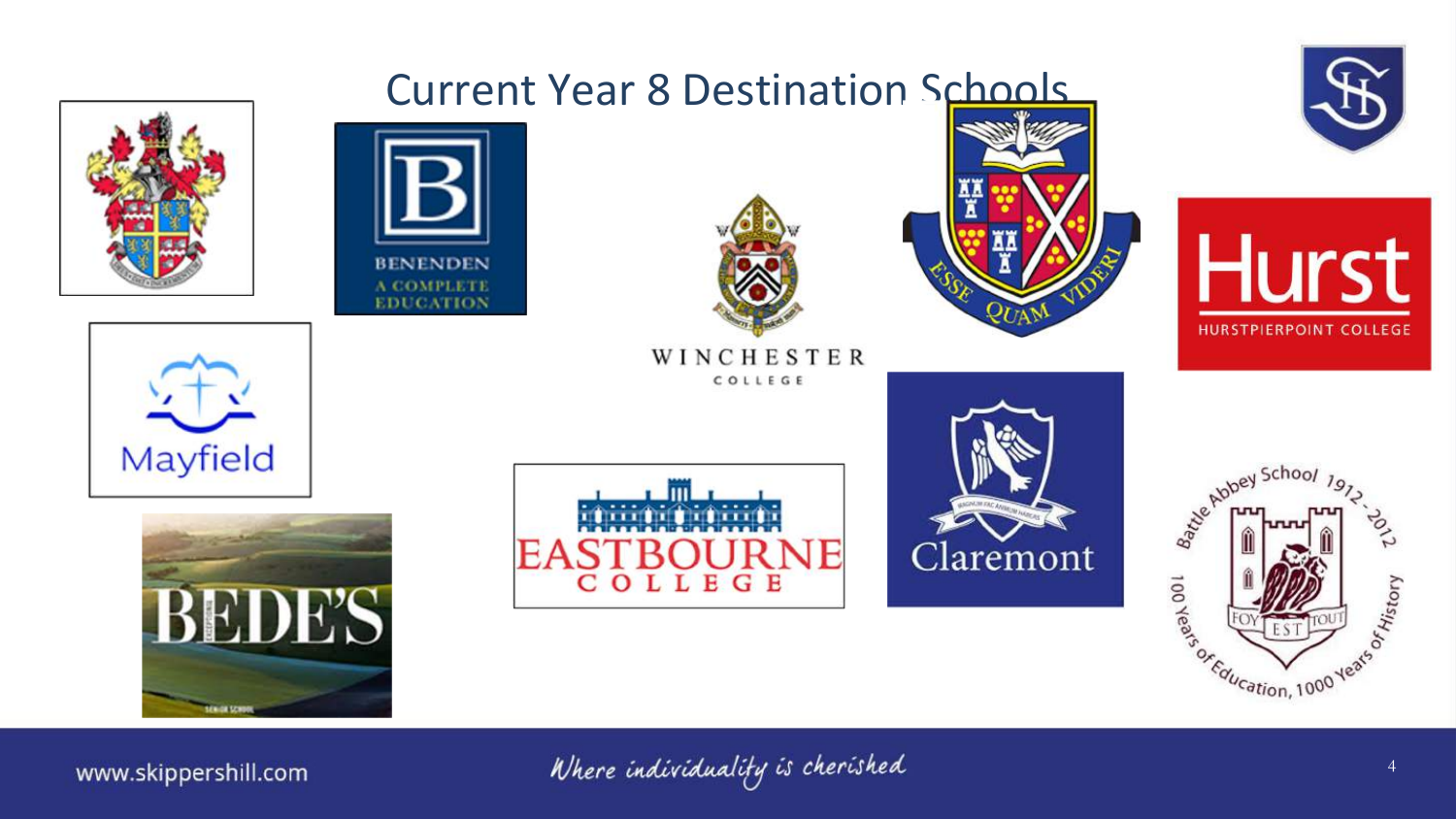### What to consider



Your child's:

- Interests
- Abilities
- Talents
- Personality
- Character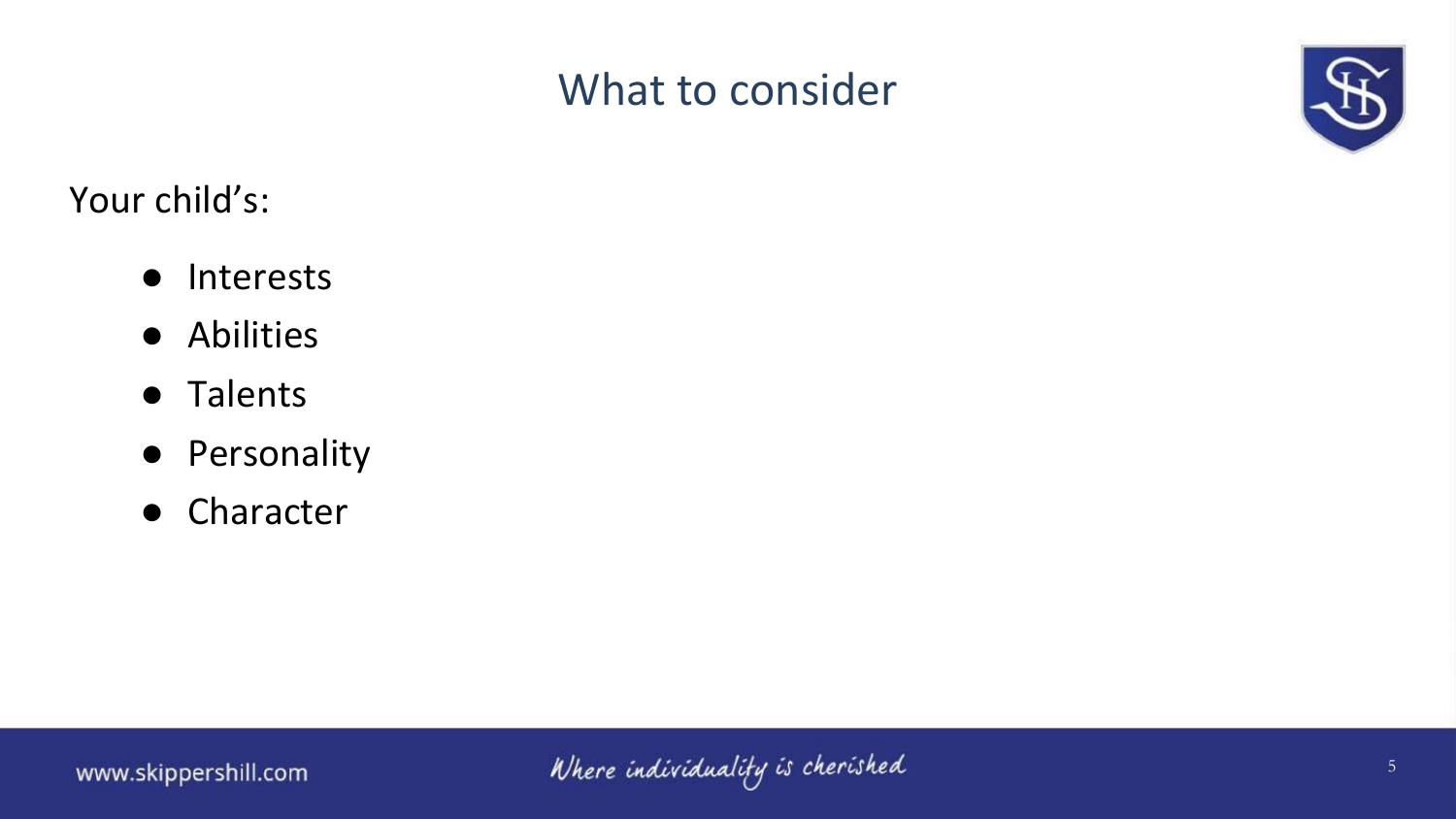### What to consider



- **Locality**
- Co-ed/Single sex
- Day/Boarding
- Academic rigour
- More relaxed
- **Family Commitments**
- Smaller environment
- **Fees**
- Scholarship & Bursaries
- Musical opportunities
- Sporting opportunities
- Performing Arts
- Technology specialism
- A Levels/BTEC/IB
- Learning support needs
- Situated in a large town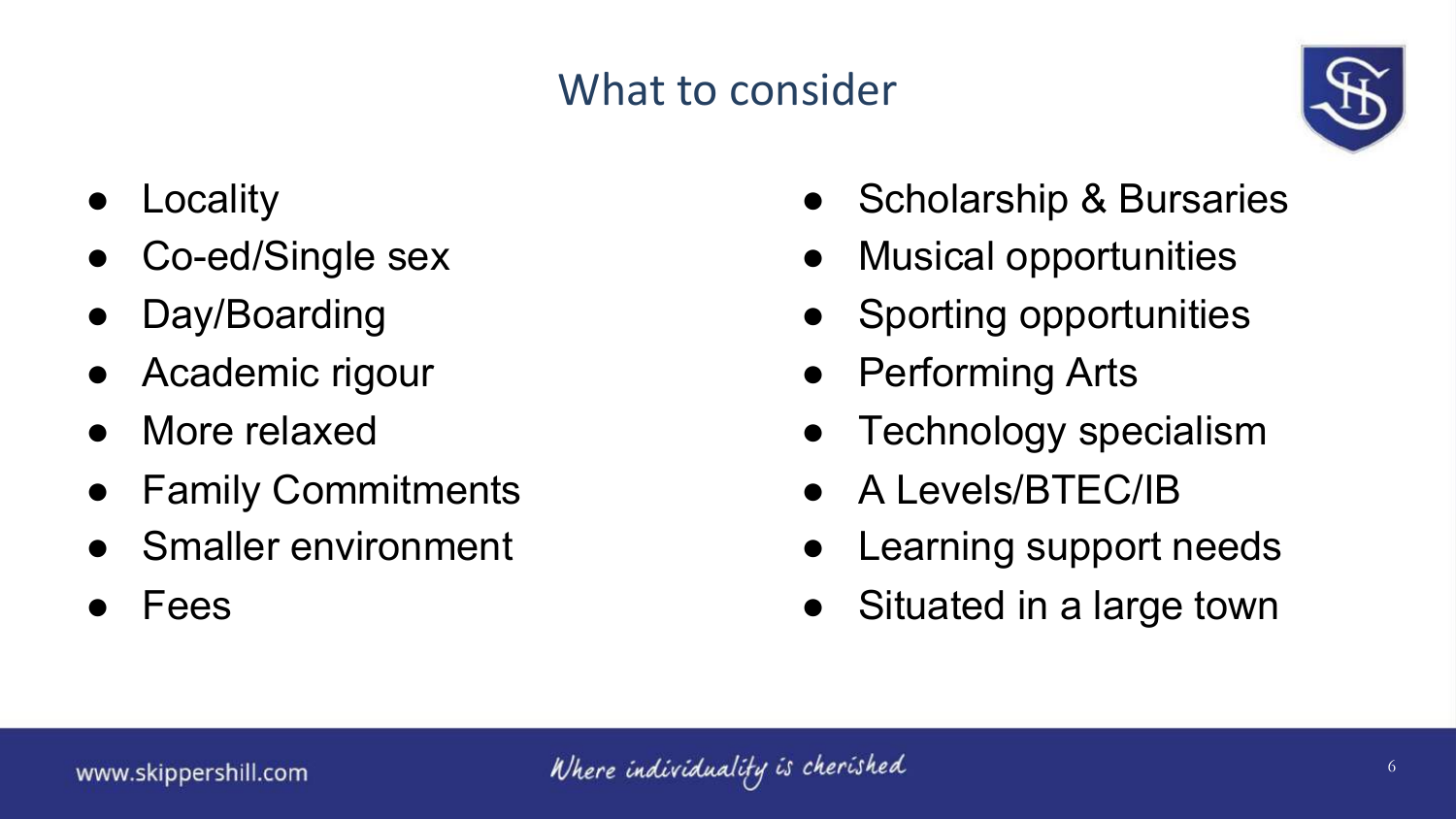### What to consider



## Excellent Resource to help:

● Independent Schools Council: [Find a school](https://www.isc.co.uk/schools/)

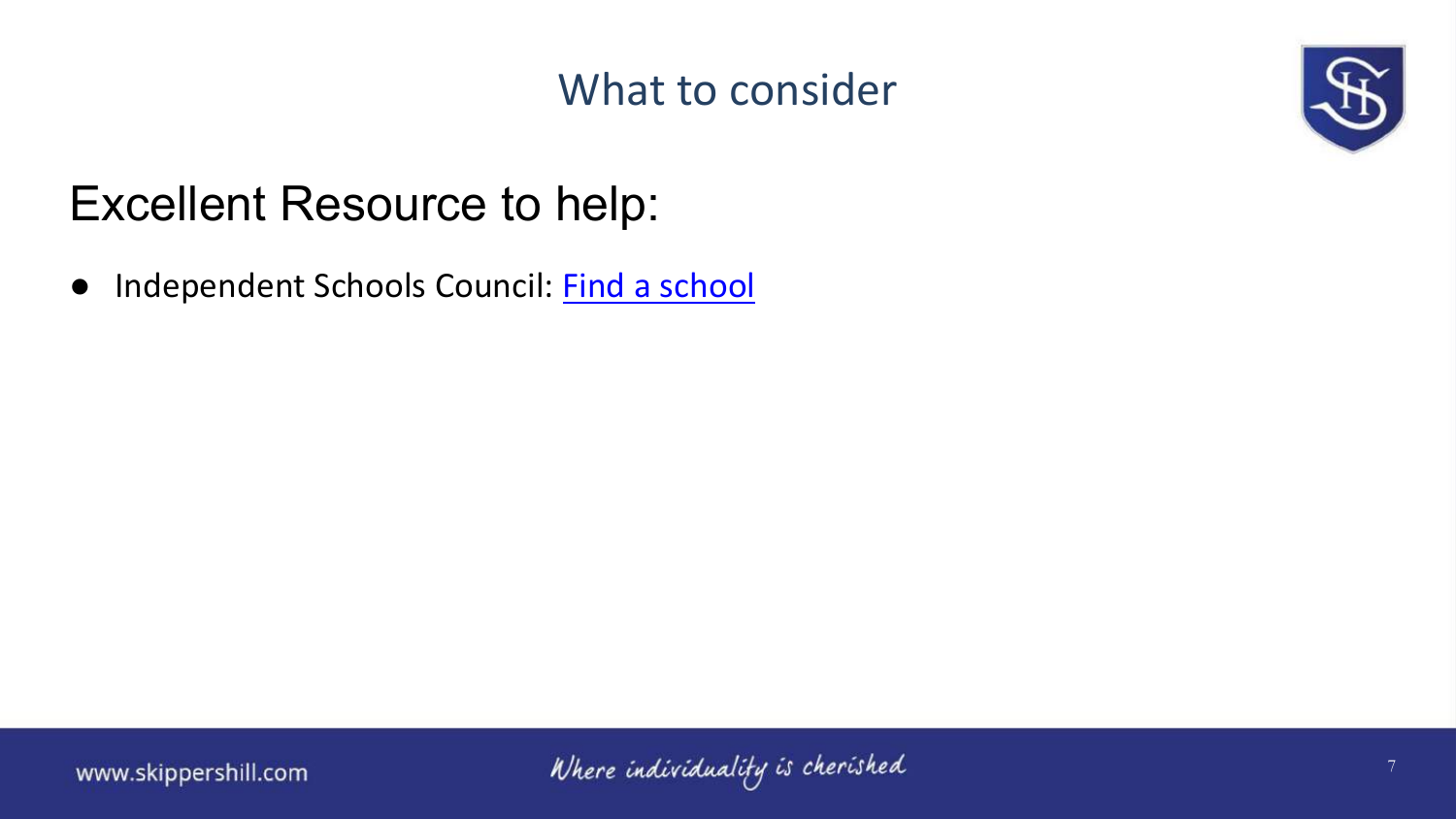### Independent at 13

### Schools to visit in Year 5

- **Ardingly College**
- **Brighton College**
- **Hurstpierpoint College**
- **Tonbridge**
- Worth

#### ISEB Pre-Test in Y6 and...

- + Assessment & Activity Day
- + Orientation Day
- + Heads Report
- + Assessment Afternoon
- + Assessment Days

#### ISEB Pre-Test

- ISEB decided to set up an online Common Pre-Test with GL Assessment for pupils in Years 6 and 7
- Similar to CAT4 Tests (GL Assessment) they are age-standardised to measure ability and attainment
- The tests include Verbal Reasoning, Non-Verbal Reasoning, English and Maths, usually to be taken at the Prep school

8

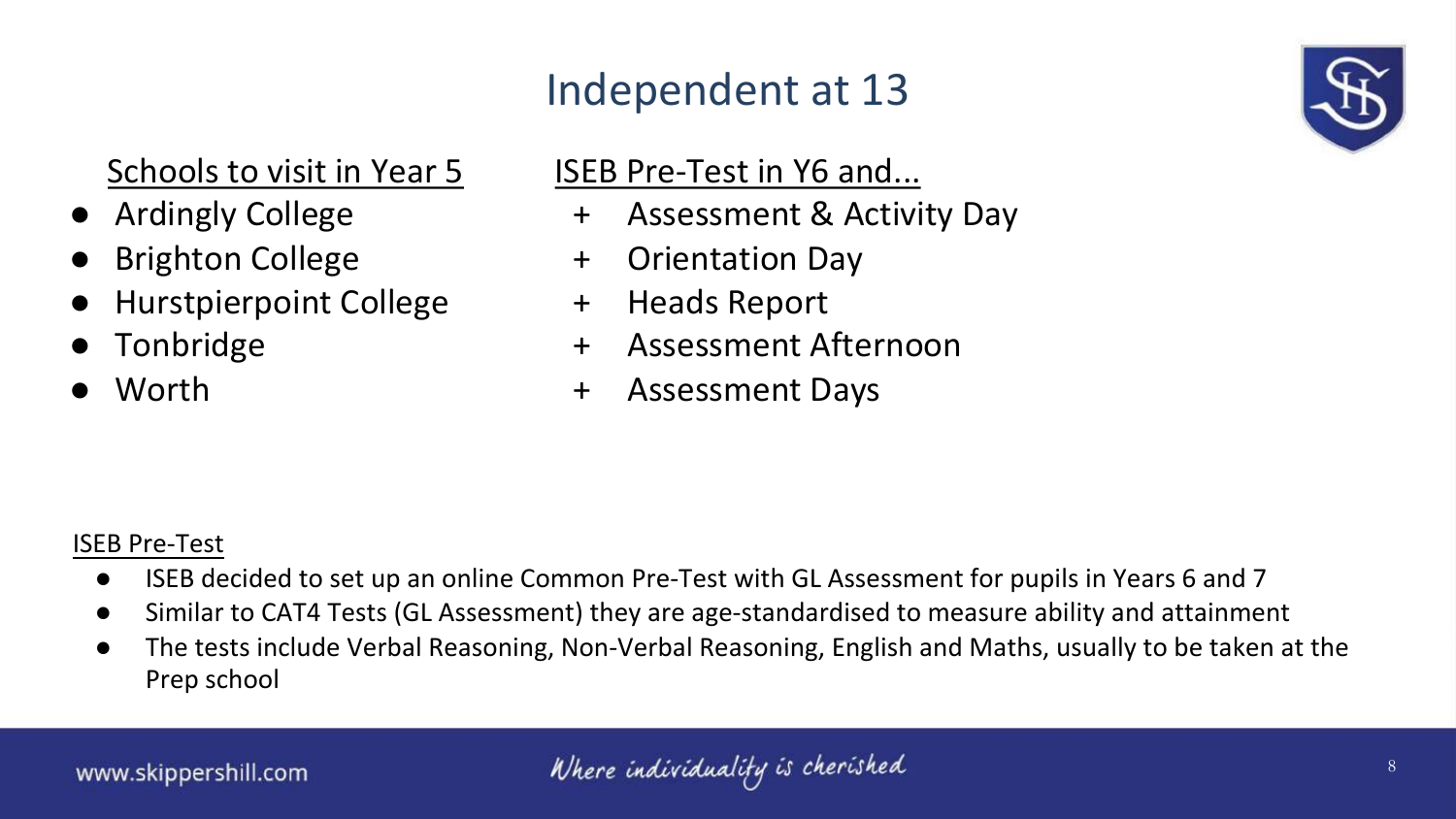### Independent at 13



### Schools to visit in Year 6

- Battle Abbey
- **Bedes**
- **Beneden**
- **Claremont**
- **Eastbourne College**
- **Mayfield Girls**

#### Experience Day/Reference/Own assessment

- Eng, Maths & Sci Entrance Exam
- Experience Day
- ISEB Test in Yr 7
- Reference
- Data supported Reference
- Exams in November of Year 8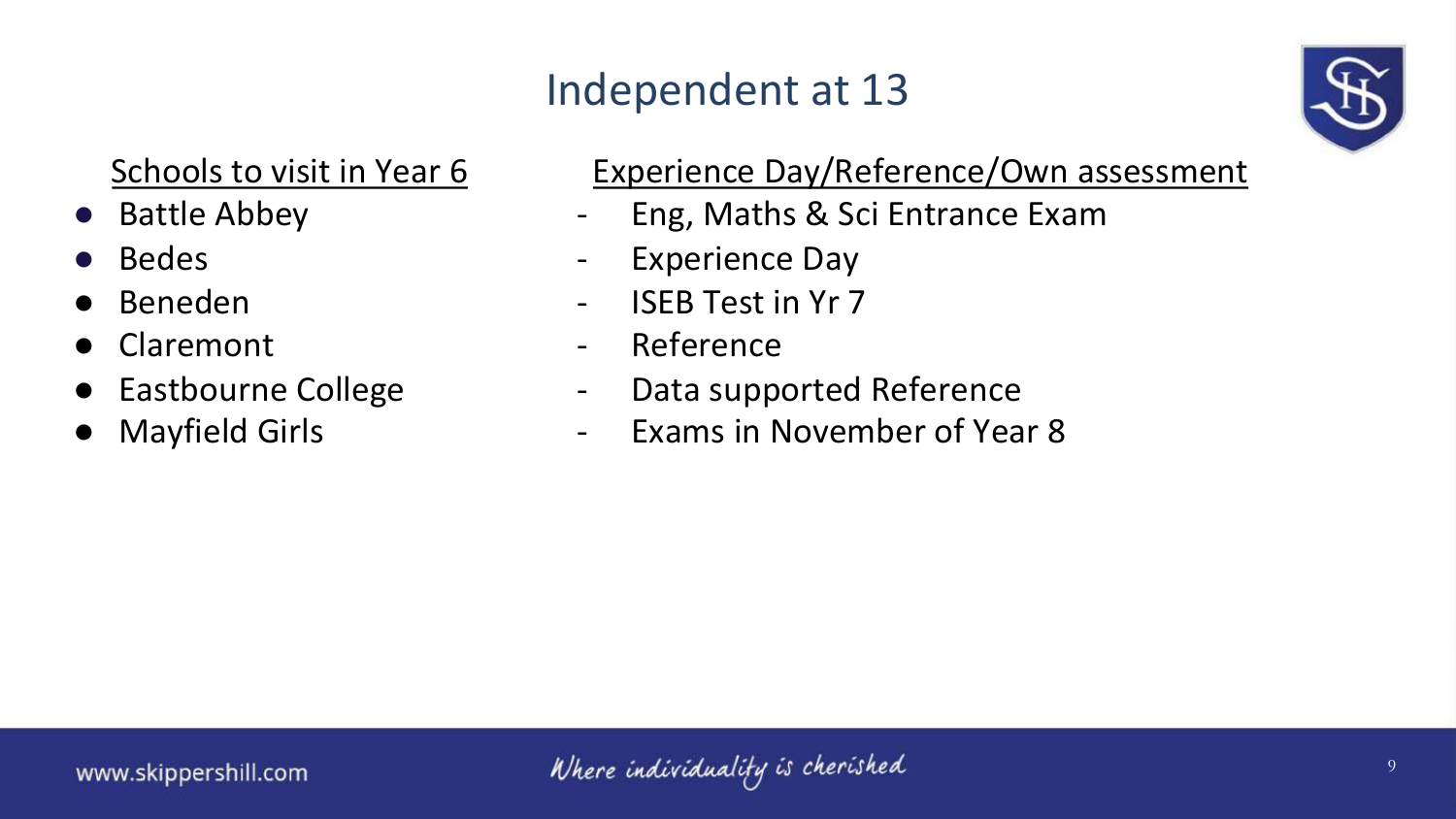### Independent, Grammar and Comprehensive 11+



- Mayfield Girls English, Maths and Reasoning in November
- Kent 11+, Grammar Schools. Parents need to register in Yr 5
- **Local Comprehensives**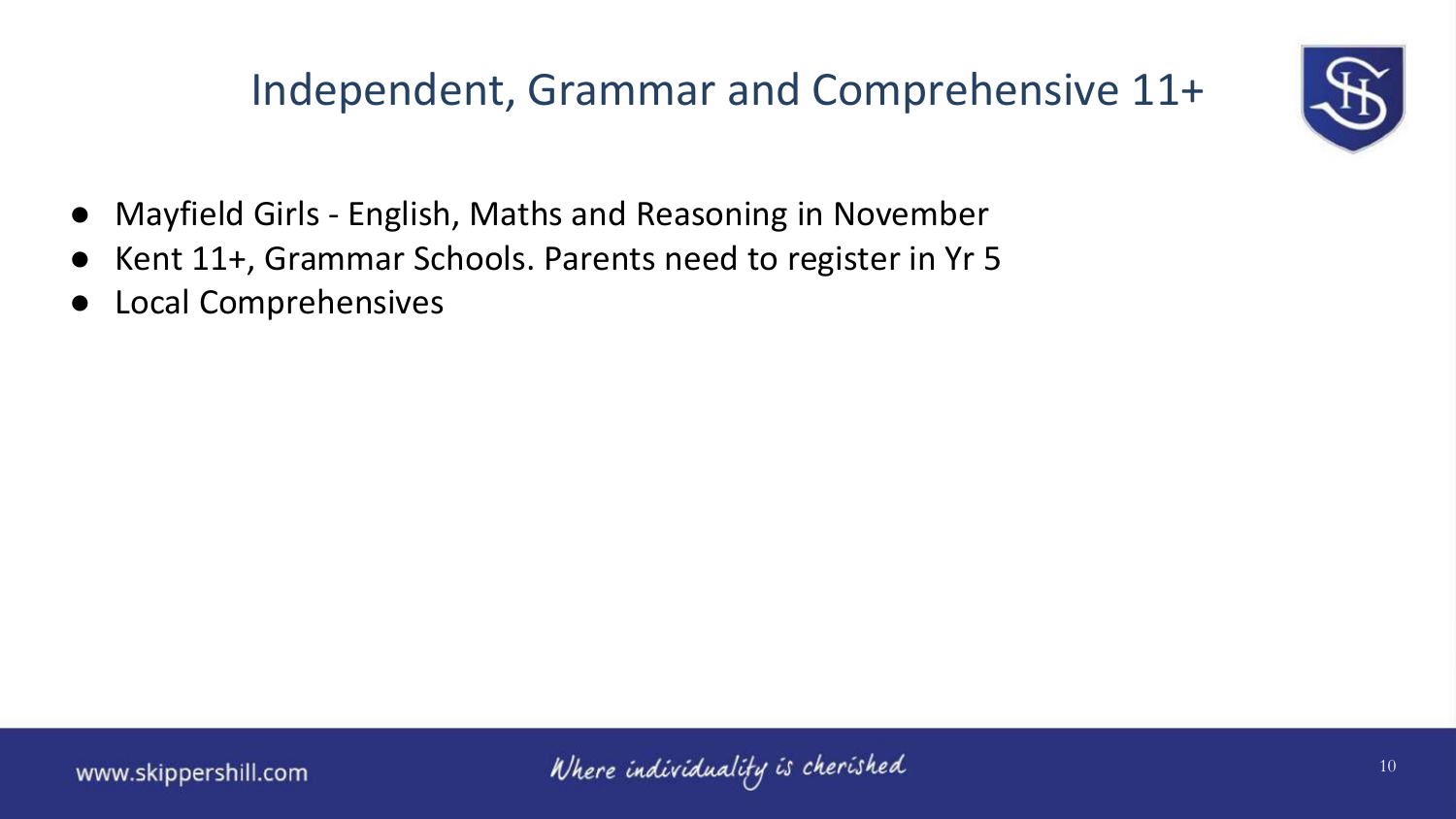### Senior School Scholarships



- Academic
- Sport
- Art/DT portfolio (Y6 onwards)
- Performing Arts portfolio (Y6 onwards)

Speak to Mr Minister